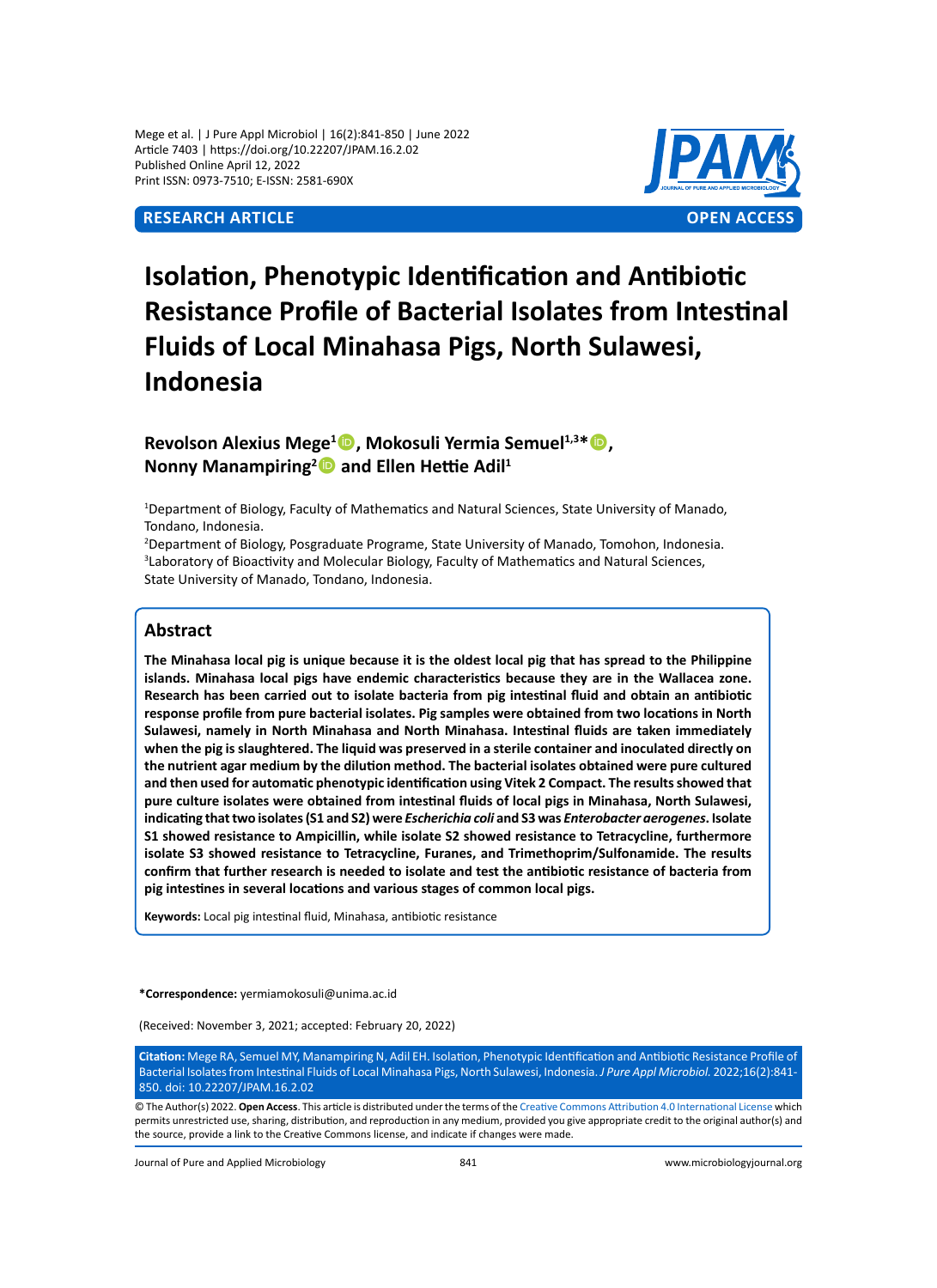#### **INTRODUCTION**

Indonesia has the world's largest pig germplasm because it has five of its eight local pig species. Sulawesi Island has two typical local pigs, namely the local Toraja pig and the local Minahasa pig. The local Minahasa pig is unique because it is the elder of the local pig that spreads to the Philippine islands. $1,2$  In addition, local Sulawesi pigs have endemic characteristics because they are in the Wallacea zone. Because pigs are alleating animals, the features of the digestive tract of local pigs are unique. One object of study of the digestive tract in local pigs is the gut microbiome, especially bacteria.<sup>2</sup>

In recent decades, the gut microbiome has been the subject of research due to its importance in animal health, including human health.<sup>3</sup> Digestive bacteria in the gut microbiome play a vital role in the growth and metabolic processes of animals.<sup>1,3,4</sup> Uniquely, animals coevolved with the gut microbiome.<sup>5</sup> Pigs are monogastric livestock that can convert food ingredients efficiently when supported by the quality of the ration they consume.<sup>6,7</sup>

Pigs will grow faster and quickly become adults and are prolific, as indicated by having many children per birth, which ranges from 8-14, and can give birth twice.<sup>8</sup> As a monogastric animal and consuming everything, the microbes associated with the digestive tract of pigs have tremendous diversity. Pigs have coevolved with

digestive tract microbes to be able to grow and develop properly. Based on many research reports, only 1% of bacteria can be isolated and cultured on artificial media.<sup>9</sup> The diversity of microbes, primarily bacteria in pig intestinal fluid, is a broad object of study to be investigated.<sup>9,10</sup> One aspect of microbial research in pig intestines is the activity of microbial resistance to antibiotics.<sup>11</sup> However, pigs are one of the most consumed livestock in the world. The local Minahasa community uses pork as a source of animal protein. Pig intestines are widely used for the manufacture of traditional Minahasa vegetables. Therefore, it is necessary to identify bacteria from pig intestines and test for sensitivity and antibiotic resistance. Knowledge of microbes in pig intestines is essential as a basis for research on nutrient absorption efficiency. Furthermore, the understanding of bacterial isolates and antibiotic resistance is significant for the development of pigs. The profile of bacteria and antibiotic resistance is also crucial for pigs as a source of animal protein.

## **MATERIALS AND METHODS Sample**

Local pig samples were obtained from several locations in North Sulawesi, namely Termal Village, Likupang District, North Minahasa Regency and Poopo Village, Minahasa Regency, North Sulawesi Province (Fig. 1). Local pig samples were identified phenotypically at the research site by



**Fig. 1.** Map of Origin of local pig intestine fluid samples in North Sulawesi, Indonesia. (map source: https://www. google.com/maps/place/Sulawesi).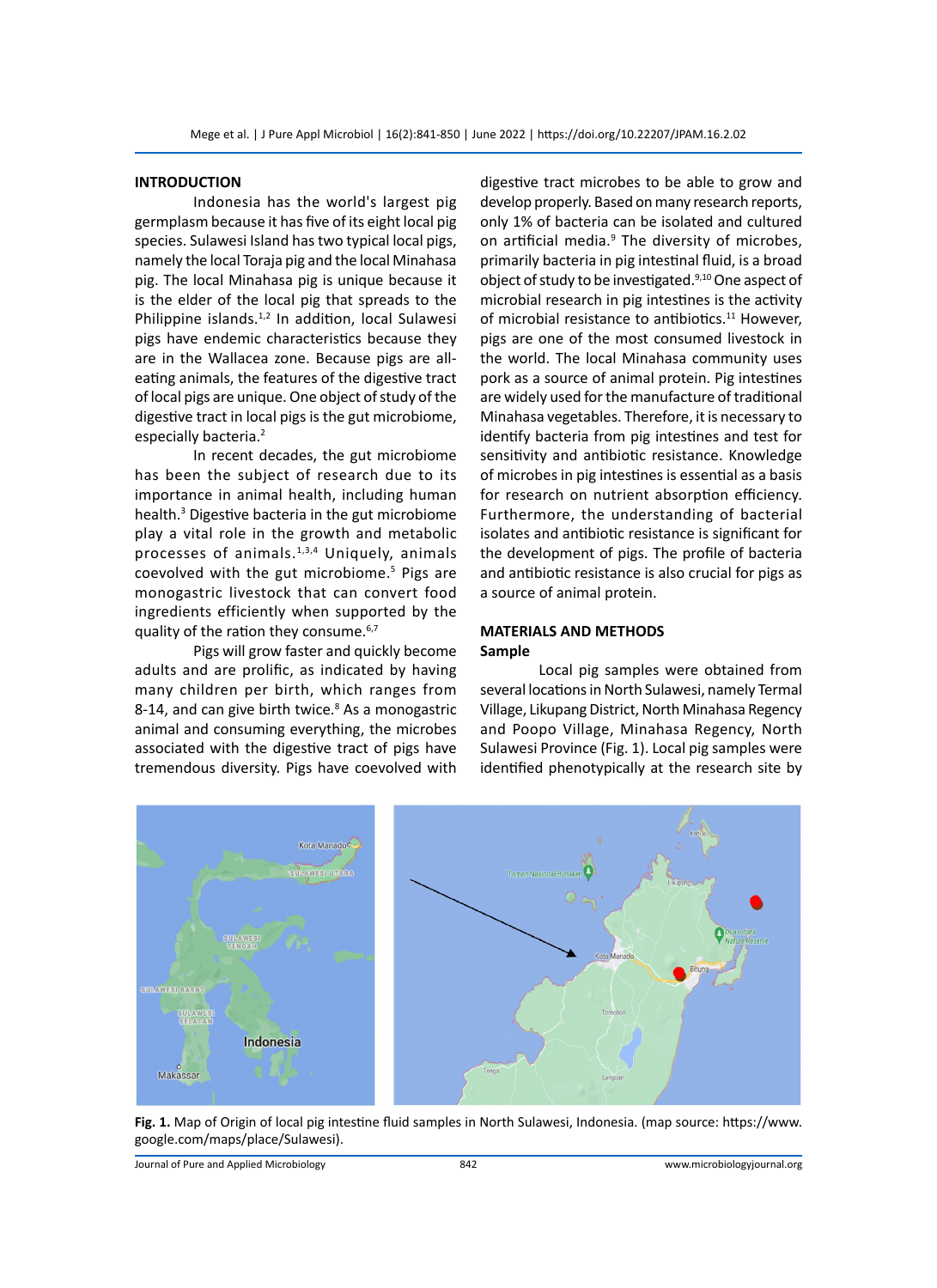local pig experts from the Department of Biology, Manado State University, Prof. Dr. Revolson Mege, MS. Local pigs, after being slaughtered, are then taken small intestine fluid samples (Fig. 2).

## **Bacteria Isolation**

Bacterial isolates were isolated from pig intestinal fluid. Pig intestine fluid was taken directly from local pigs after being slaughtered and inoculated on the same day. Isolation of bacteria was carried out by the dilution method in which a dilution of  $10^{-3}$  to  $10^{-5}$  was used for bacterial cultivation. On nutritional agar media, bacteria were grown (Merck). Bacterial morphology and pure culture were detected after 1 x 24 hour incubation. In an incubator, the incubation was

done at 37°C. The purified isolates were utilized for antibiotic sensitivity testing and identification (Figure 4).

## **Local pig intestinal wall ultrastructure**

Ultrastructural observation of the inner intestinal wall of local pigs using a Scanning electron microscope SNE-4500M Plus Tabletop

|  |  |  |  |  | Table 1. Vitek 2 Compact Output Analysis Standards |
|--|--|--|--|--|----------------------------------------------------|
|--|--|--|--|--|----------------------------------------------------|

| Confidence Level | Choice | % Probability |
|------------------|--------|---------------|
| Excellent        | 1      | 96 to 99      |
| Very Good        | 1      | 93 to 95      |
| Good             | 1      | 89 to 92      |
| Acceptable       | 1      | 85 to 88      |



**Fig. 2.** (a) North Sulawesi Local Pig, (b). Local pig intestine (c). Pig intestine fluid sample.



**Fig. 3.** Vitek 2 Compact in the Laboratory of Dr RSUP. Kandow Malayalang, Manado.

Journal of Pure and Applied Microbiology 843 www.microbiologyjournal.org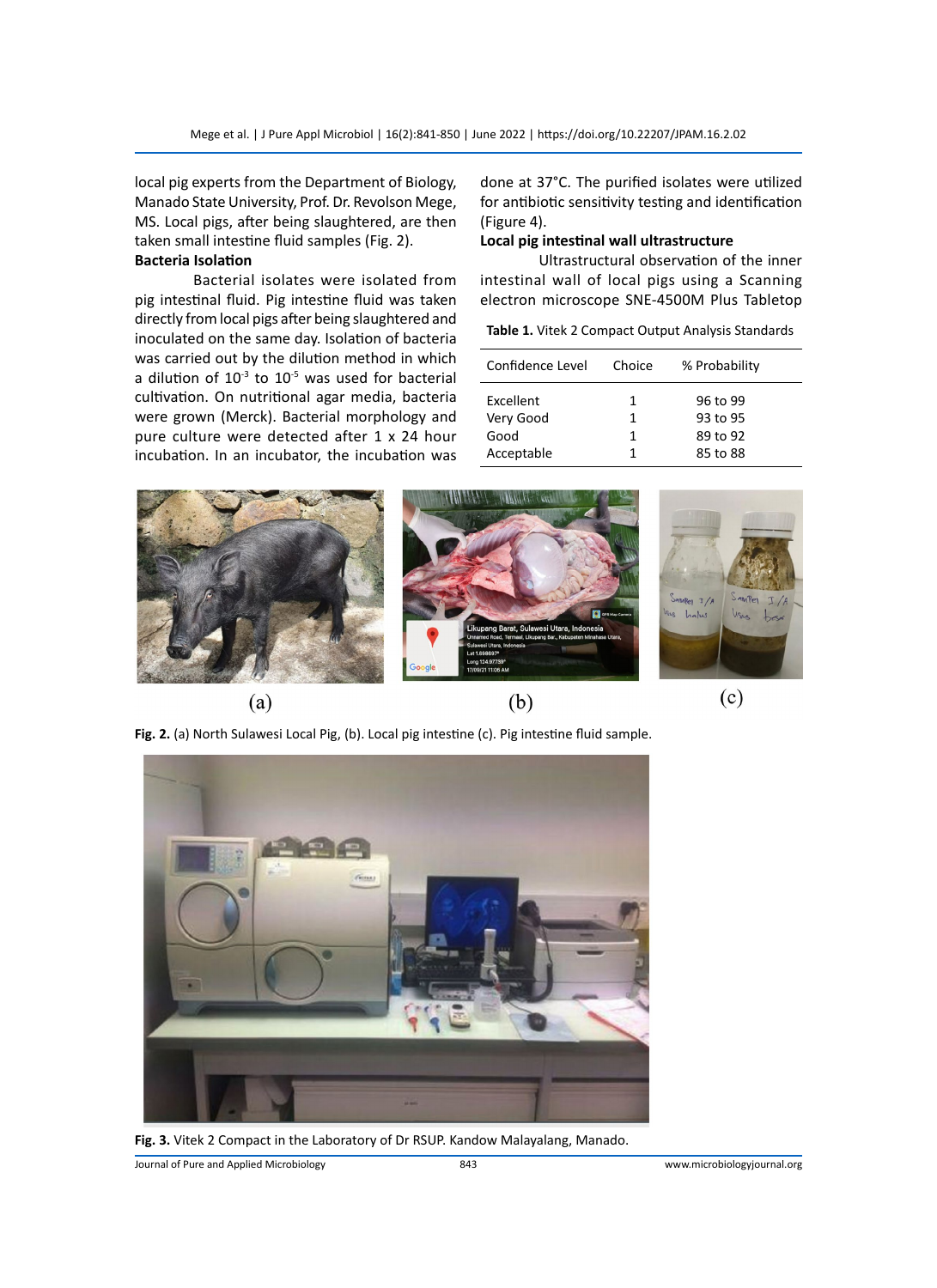SEM Nano images. Samples were prepared by cutting finely / tip[is then coated using palladium. Furthermore, it is placed in the sample holder to be observed with SEM.

## **Biochemical analysis of isolates using Vitek 2 Compact**

The Vitek 2 Compact automated

identification equipment, which is accessible at the. Regional General Hospital Laboratory Prof. Dr. Kandow, Manado, North Sulawesi, was used for biochemical identification (Fig. 3). Vitek 2 Compact is a microorganism identification system that is fully automated. It is simple to use because to the newest technology used by Vitek 2 Compact. There

| No. | Isolate | Colony<br>shape | The shape of<br>the edge of<br>the colony | Colony<br>colour | Cell<br>shape | Gram<br>Stain |
|-----|---------|-----------------|-------------------------------------------|------------------|---------------|---------------|
|     | S1      | Round           | Flat                                      | Yellow white     | Rod           | Negative      |
| 2.  | S2      | round           | Flat                                      | White            | Rod           | Negative      |
| 3.  | S3      | round           | Flat                                      | White            | Rod           | Negative      |



 $(a)$ 



Isolate 1



 $(b)$ 



Isolate 3



**Fig. 4.** (a). Bacterial isolation results after 24 hours (b) Pure culture isolate (c). Subculture for phenotypic identification and antibiotic resistance.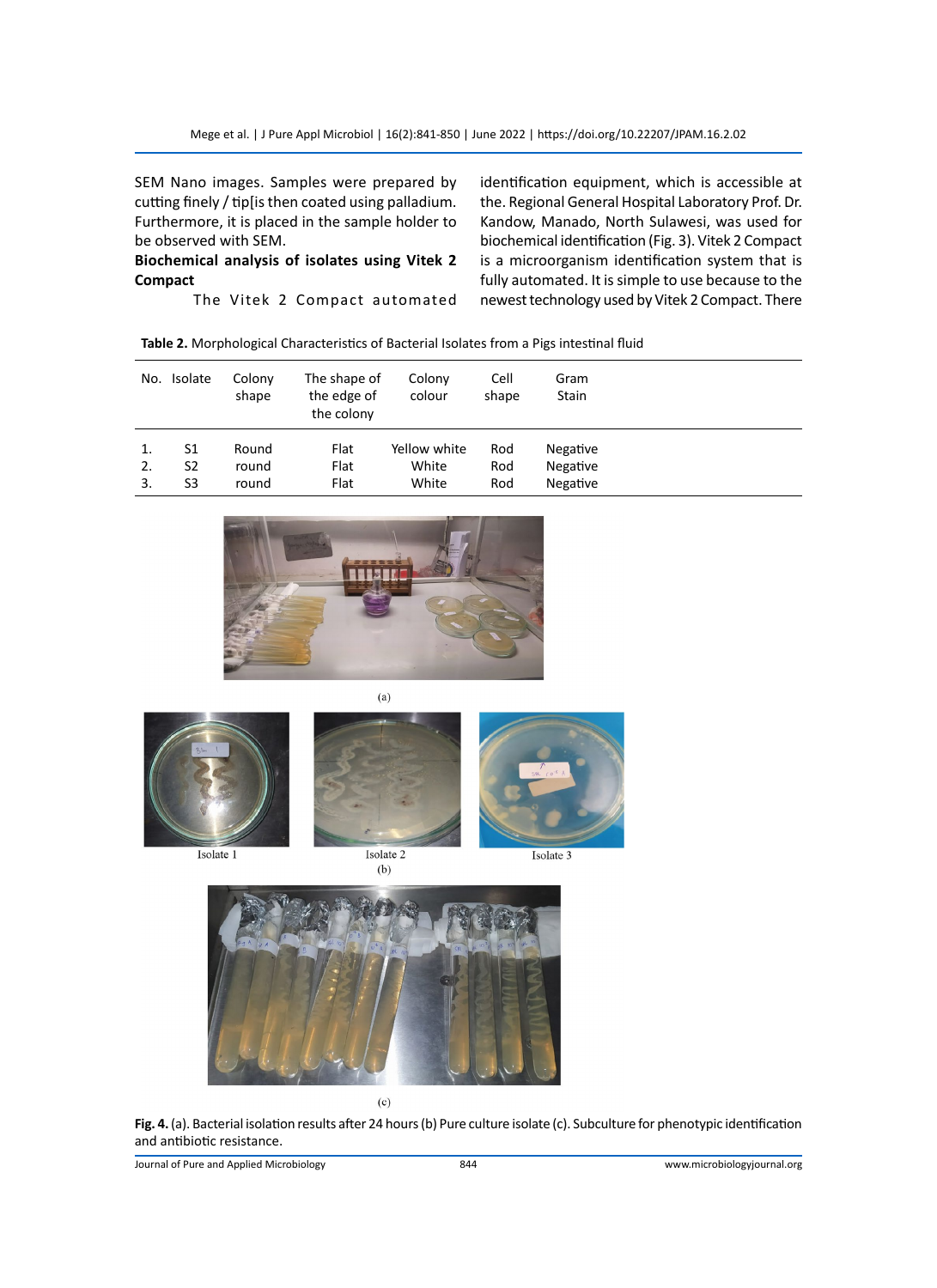are just three phases of the test. It will be simple to acquire findings of antibiotic identification and sensitivity that have been verified and interpreted in accordance with Clinical Laboratory Standard International.<sup>12,13</sup>

The three processes are preparation and standardization of inoculum turbidity, data entry via a barcode system, and card insertion onto the device. Furthermore, the tool will automatically carry out the entire inoculation process, incubation, reading, validation, and interpretation of the results. Moreover, the finished inspection will generate a printout, while the system will instantly delete the ID/AST (Identification/Antimicrobial Sensitivity Test) card. The use of an identity card is the basis of automated identification. A well or a biochemical test medium that has been modified to be performed for fast bacterial identification may be found on the card (Table 1). According to McFarland standards and title, the gram test, card selection, and creating a bacterial suspension, the testing method using the Vitek 2 Compact equipment proceeds until the identification result sheet is printed.<sup>12,14</sup>

## **Analysis of sensitive drugs and resistance to bacteria**

The identification of bacteria was combined with the analysis of sensitive and

| Table 3. Results of Isolate Biochemical Identification with Vitek 2 Compact |  |
|-----------------------------------------------------------------------------|--|
|-----------------------------------------------------------------------------|--|

| No. | Sample<br>code | Confidence<br>Level | %<br>Probability | Identification<br>results |  |
|-----|----------------|---------------------|------------------|---------------------------|--|
| 1.  | S1             | Acceptable          | 87               | Escherichia coli          |  |
|     | S2             | Very Good           | 92               | Escherichia coli          |  |
|     | S3             | Very Good           | 96               | Enterobacter aerogenes    |  |

| Susceptibility<br>Information |            | Analysis Time. 13.58 hours | Status:        | Final      |                |
|-------------------------------|------------|----------------------------|----------------|------------|----------------|
| Antimicrobial                 | <b>MIC</b> | Interpretation             | Antimicrobial  | <b>MIC</b> | Interpretation |
| <b>ESBL</b>                   | <b>NEG</b> |                            | Aztreonam      | $\leq$ = 1 | S              |
| Ampicillin                    | $\leq$ = 2 | S                          | Ertapenem      | $<=0.5$    | S              |
| Ampicillin/Sulbactam          | $\leq$ =2  | S                          | Meropenem      | $<=0.25$   | S              |
| Piperacillin/Tazobactam       | <=4        |                            | Amikacin       | $\leq$ = 2 | S              |
| Cefazolin                     | <=4        | S                          | Gentamicin     | $\leq$ =1  | S              |
| Ceftazidime                   | $\leq$ =1  |                            | Ciprofloxacin  | $<=0.25$   | S              |
| Ceftriaxone                   | $\leq$ = 1 | S                          | Tigecycline    | $<=0.5$    | S              |
| Gentamicin                    | $\leq$ = 1 | S                          | Nitrofurantoin | $< = 16$   | S              |
| Cefepime                      | $\leq$ = 1 | S                          | Trimethoprim/  |            |                |
| Sulfamethoxazole              | $\leq$ 20  | S                          |                |            |                |

**Table 4.** S1 Isolate Resistance Test Results

: = Deduced drug; \*=ACO modified; \*\*= User modified

| Antibiotic family<br>Detected Phenotypes<br>Wild<br>Beta Lactams<br>Aminoglycosides<br>Wild<br>Quinolones<br>Decreases susceptibility, wild<br>Tetracyclines<br>Resistant, Wild<br>Wild<br><b>Furanes</b><br>Trimethoprim/<br>Trimethoprim Resistant, Wild<br>Sulfonamides | Phenotypes |  |
|----------------------------------------------------------------------------------------------------------------------------------------------------------------------------------------------------------------------------------------------------------------------------|------------|--|
|                                                                                                                                                                                                                                                                            |            |  |
|                                                                                                                                                                                                                                                                            |            |  |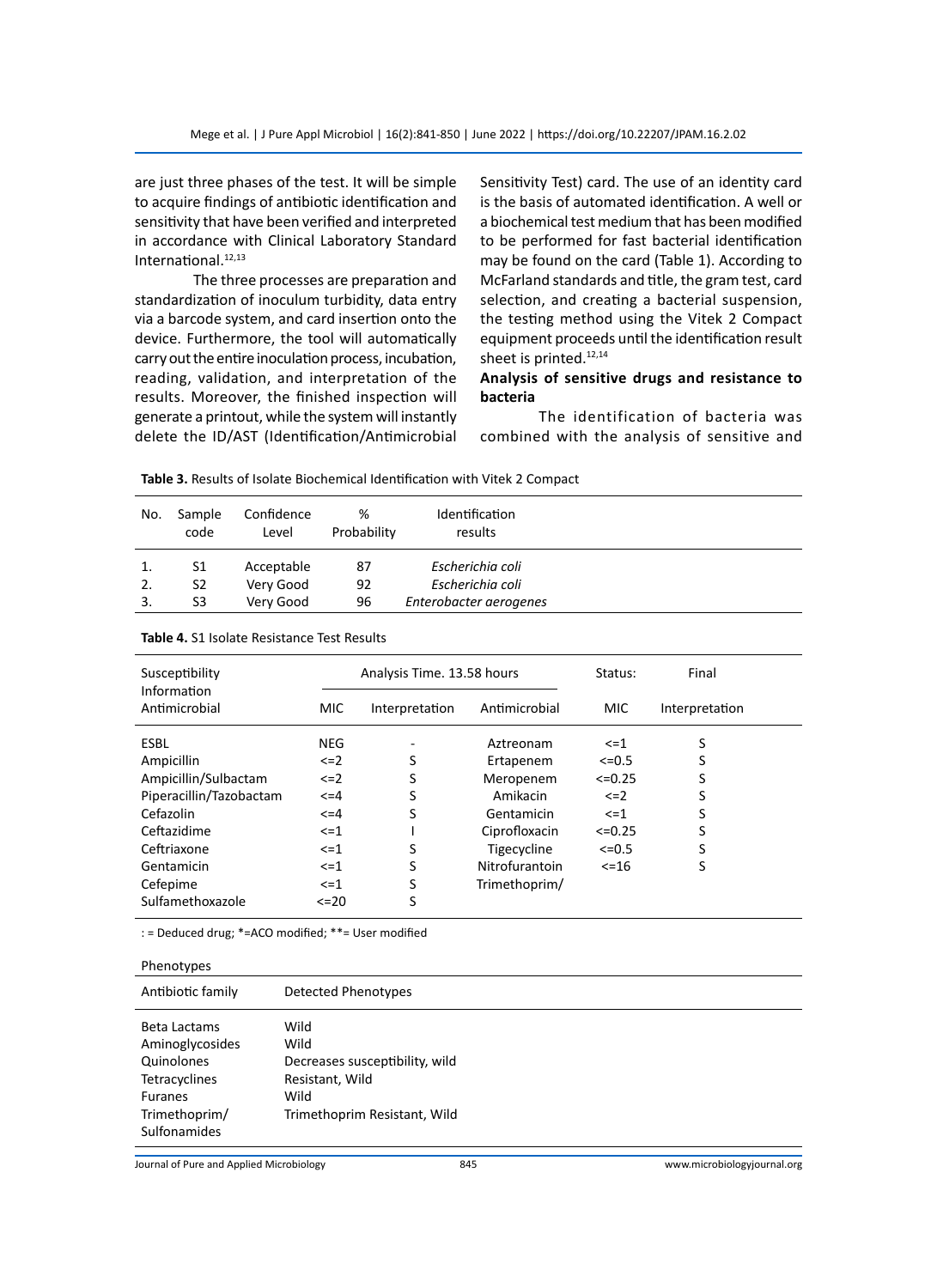resistant medications to bacterial isolates detected in indigenous pigs from Minahasa, North Sulawesi. This research employs a biochemical procedure that is fully automated (Vitek 2 Compact).

## **RESULTS AND DISCUSSION**

Bacteria was isolated and identified from pig intestinal fluid. Intestinal fluid was taken directly from local pigs slaughtered and immediately preserved in a sample box filled with ice. Inoculation of bacteria on nutrient agar media was carried out on the same day when the intestinal fluid sample was taken. Bacterial inoculation was carried out by the dilution method in which a dilution of  $10^{-3}$  to  $10^{-5}$  was used for the cultivation of bacteria on nutrient agar media. Three consistent bacterial isolates were obtained after incubation for 2 x 24 hours at room temperature in the incubator. The three bacterial isolates had a round colony shape, white colony colour and stem cell shape, and Gram-negative identification results (Table 2).

Inner pig intestines were observed with a Scanning Electron Microscope showing droplet colonization of bacteria on the intestinal wall (Fig. 5).

## **Identification**

The results of phenotypic identification obtained two species of bacteria, namely *Escherichia coli* and *Enterobacter aerogenes*.



**Fig. 5.** Observation with Scanning Electron Microscope The inner wall of the pig intestine as a source of intestinal fluid samples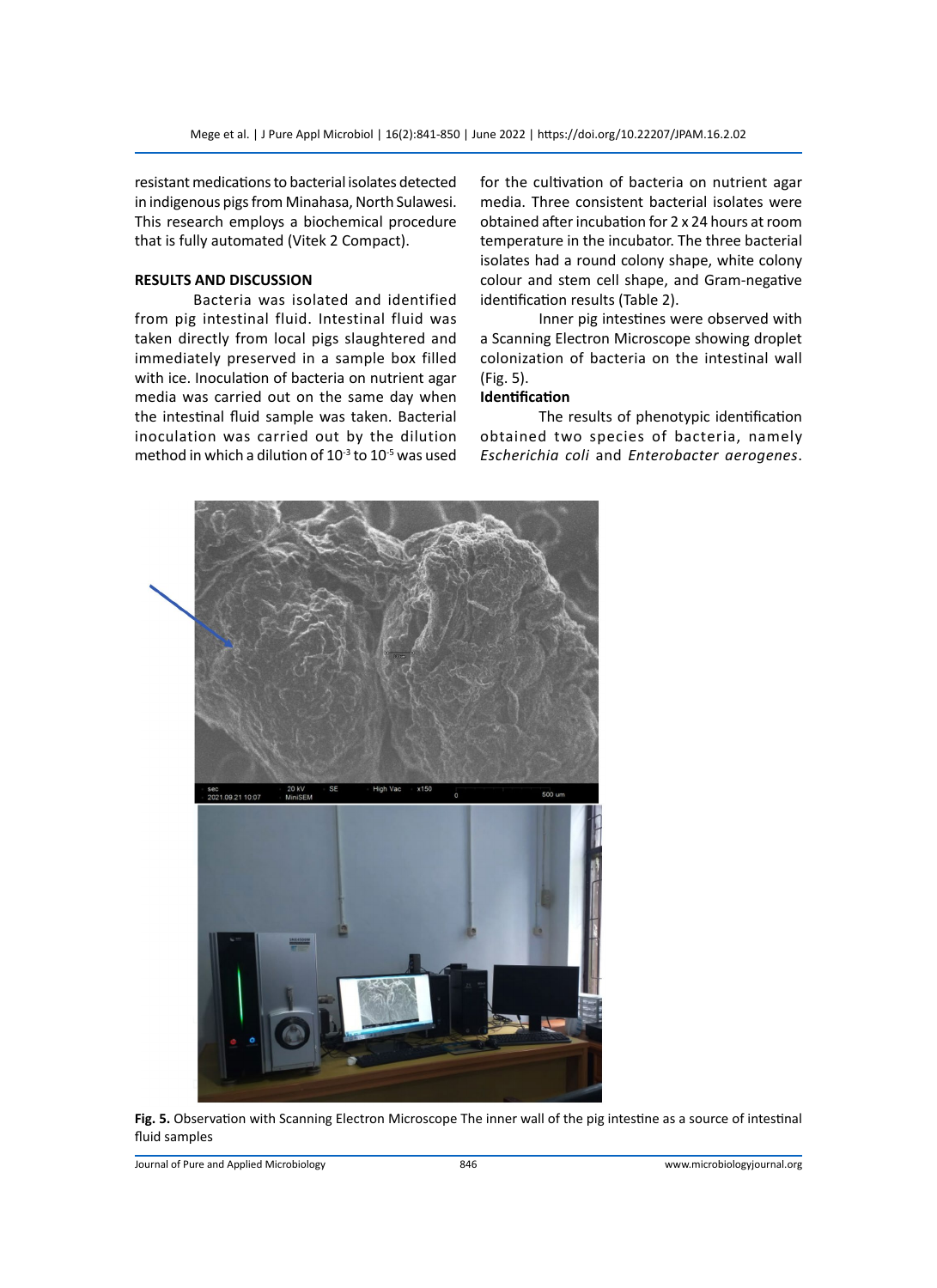| Escherichia coli<br>Susceptibility<br>Information |              | Analysis Time. 13.58 hours |                | Status:      | Final          |
|---------------------------------------------------|--------------|----------------------------|----------------|--------------|----------------|
| Antimicrobial                                     | MIC          | Interpretation             | Antimicrobial  | MIC.         | Interpretation |
| <b>ESBL</b>                                       | <b>NEG</b>   |                            | Aztreonam      | $\leq$ = 1   | S              |
| Ampicillin                                        | $<=32$       | R                          | Ertapenem      | $<=0.5$      | S              |
| Ampicillin/Sulbactam                              | 16           |                            | Meropenem      | $<=0.25$     | S              |
| Piperacillin/Tazobactam                           | $\leq$ = 4   | S                          | Amikacin       | $\leq$ $=$ 2 | S              |
| Cefazolin                                         | $\leq$ = 4   | S                          | Gentamicin     | $\leq$ $-1$  | S              |
| Ceftazidime                                       | $\leq$ $-1$  |                            | Ciprofloxacin  | $<=0.25$     | S              |
| Ceftriaxone                                       | $\leq$ $=$ 1 | S                          | Tigecycline    | $<=0.5$      | S              |
| Gentamicin                                        | $\leq$ $=$ 1 | S                          | Nitrofurantoin | $< = 16$     | S              |
| Cefepime                                          | $\leq$ $=$ 1 | S                          | Trimethoprim/  |              |                |
| Sulfamethoxazole                                  | $< = 320$    | R                          |                |              |                |

#### **Table 5.** S2 Isolate Resistance Test Results

#### Phenotypes

| Antibiotic family                                         | Detected Phenotypes                   |
|-----------------------------------------------------------|---------------------------------------|
| Beta Lactams<br>Penicillinase,<br>Cephalosporinase (AmpC) | Acquired pase + case (AMpC), Acquired |
| Aminoglycosides                                           | Wild                                  |
| Quinolones                                                | Decreases susceptibility, wild        |
| Tetracyclines                                             | Resistant, Wild                       |
| <b>Furanes</b>                                            | Wild                                  |
| Trimethoprim/Sulfonamides                                 | Resistant                             |
|                                                           |                                       |

Based on the output of *Escherichia coli* analysis for sample 1, the confidence level is acceptable, while the second sample has an excellent confidence level. The S3 sample, namely *Enterobacter aerogenes*, showed a very good confidence level (Table 3).

*Escherichia coli* is a gram-negative, peritrichously flagellated bacterium belonging to the family Enterobacteriaceae. It is the causative agent of various diseases in pigs, including neonatal diarrhoea and postweaning diarrhoea (PWD), which are important causes of death in suckling pigs.<sup>14</sup>. Antibiotic resistance was found from isolates of *E. coli* bacteria in crossbreed pigs.15

The majority (>90%) of bacteria in the pig gut microbiome belong to two phyla: Firmicutes and Bacteroidetes. Disturbances in the microbiome respond to many factors, including stress, treatment with antibiotics, and diet.3 The phyla Firmicutes and Bacteroidetes dominated the pig feces microbiome, according to taxonomic analysis of metagenomic data. At better phylogenetic resolution, Prevotella spp. dominate the porcine fecal metagenome.<sup>16</sup> The two most common phyla, Firmicutes and Bacteroidetes, account for more than 80% of all sequences. Fecal microbial variety increases as the pig grow, and the proportion of Firmicutes rises while the amount of Bacteroidetes falls.<sup>17</sup> There are many types of *E. coli*, some are normal inhabitants of the intestine, but other types cause various colibacillosis disease syndromes. These pathogenic *E. coli* bacteria generally have fimbriae (pili) for attachment, enterotoxigenic exotoxins, endotoxins and capsules. There are various ways to classify *E. coli* infection in pigs.<sup>18</sup> The main clinical syndromes due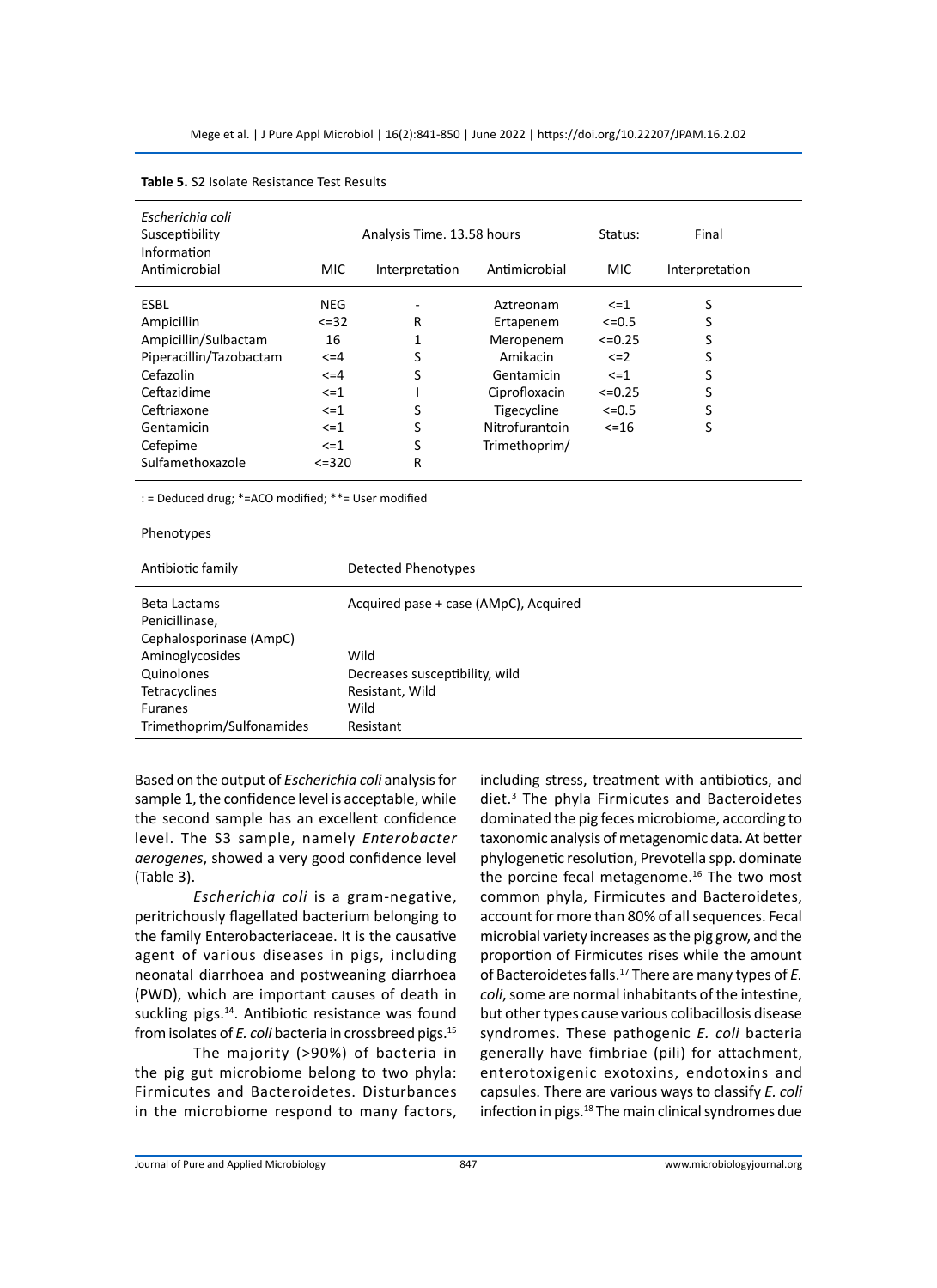| Entereobacter aerogenes<br>Susceptibility<br>Information |             | Analysis Time. 13.58 hours | Status:        | Final         |                |
|----------------------------------------------------------|-------------|----------------------------|----------------|---------------|----------------|
| Antimicrobial                                            | MIC.        | Interpretation             | Antimicrobial  | <b>MIC</b>    | Interpretation |
| ESBL                                                     | NEG         |                            | Aztreonam      | $\leq$ = 1    | S              |
| Ampicillin                                               | $\leq$ = 32 | R                          | Ertapenem      | $<=0.5$       | S              |
| Ampicillin/Sulbactam                                     |             | *R                         | Meropenem      | $\leq 0.25$   | S              |
| Piperacillin/Tazobactam                                  | $\leq$ = 4  | S                          | Amikacin       | $\leq$ $\geq$ | S              |
| Cefazolin                                                | $\leq$ =64  | R                          | Gentamicin     | $\leq$ = 1    | S              |
| Ceftazidime                                              | $\leq$ = 1  | S                          | Ciprofloxacin  | $\leq 0.25$   | S              |
| Ceftriaxone                                              | $\leq$ = 1  | S                          | Tigecycline    |               | S              |
| Cefepime                                                 | $\leq$ = 1  | S                          | Nitrofurantoin | 64            |                |
| Cefepime                                                 | $\leq$ = 1  | S                          | Trimethoprim/  |               |                |
| Sulfamethoxazole                                         | $\leq$ 20   | S                          |                |               |                |

#### **Table 6.** S3 Isolate Resistance Test Results

: = Deduced drug; \*=ACO modified; \*\*= User modified

#### Phenotypes

| Antibiotic family         | Detected Phenotypes                          |
|---------------------------|----------------------------------------------|
| Beta Lactams              | Wild (cephalosporins) acquired penicillinase |
| Aminoglycosides           | Wild                                         |
| Quinolones                | Decreases susceptibility, wild               |
| Tetracyclines             | Resistant, Wild                              |
| <b>Furanes</b>            | Wild, resistant                              |
| Trimethoprim/Sulfonamides | Trimethoprim Resistant, wild                 |

to *E. coli* in pigs will include neonatal colibacillosis, postweaning colibacillosis, diarrhoea, edematous disease, and colisepticaemia coliform mastitis, and urinary tract infections.<sup>19</sup>

## **Antibiotic resistance test isolates**

Based on the resistance test, sample S1 showed susceptibility to 16 types of antibiotics and one type of antibiotic, namely Ceftazidime, was moderate (I). The largest minimum inhibitory concentration was Trimethoprim/ Sulfamethoxazole (<=20) (Table 4). Based on the results of the identification of the isolate S1 is *Escherichia coli*. The results of the analysis of phenotypic detection, sample S1 was resistant to Tetracyclines.

Based on the resistance test, sample S2 showed resistance to two types of antibiotics, namely Ampicillin and Trimethoprim/ Sulfamethoxazole. Isolate S2 was susceptible to 13 kinds of antibiotics, and two types of antibiotics, namely Ceftazidime and Ampicillin/Sulbactam, were moderate (I). The largest minimum inhibitory concentration was Trimethoprim/ Sulfamethoxazole (<=320) (Table 5). Based on the results of the identification of isolate S2 is *Escherichia coli*. The results of the phenotypic detection analysis showed that sample S1 was resistant to Tetracyclines and Trimethoprim/ Sulfonamides.

Based on the resistance test, the S3 sample showed resistance to three types of antibiotics, namely Ampicillin, Ampicillin/ Sulbactam and Cefazolin. The S3 isolate was susceptible to 13 kinds of antibiotics and two types of antibiotics, namely Nitrofurantoin which was moderate (I). The largest minimum inhibitory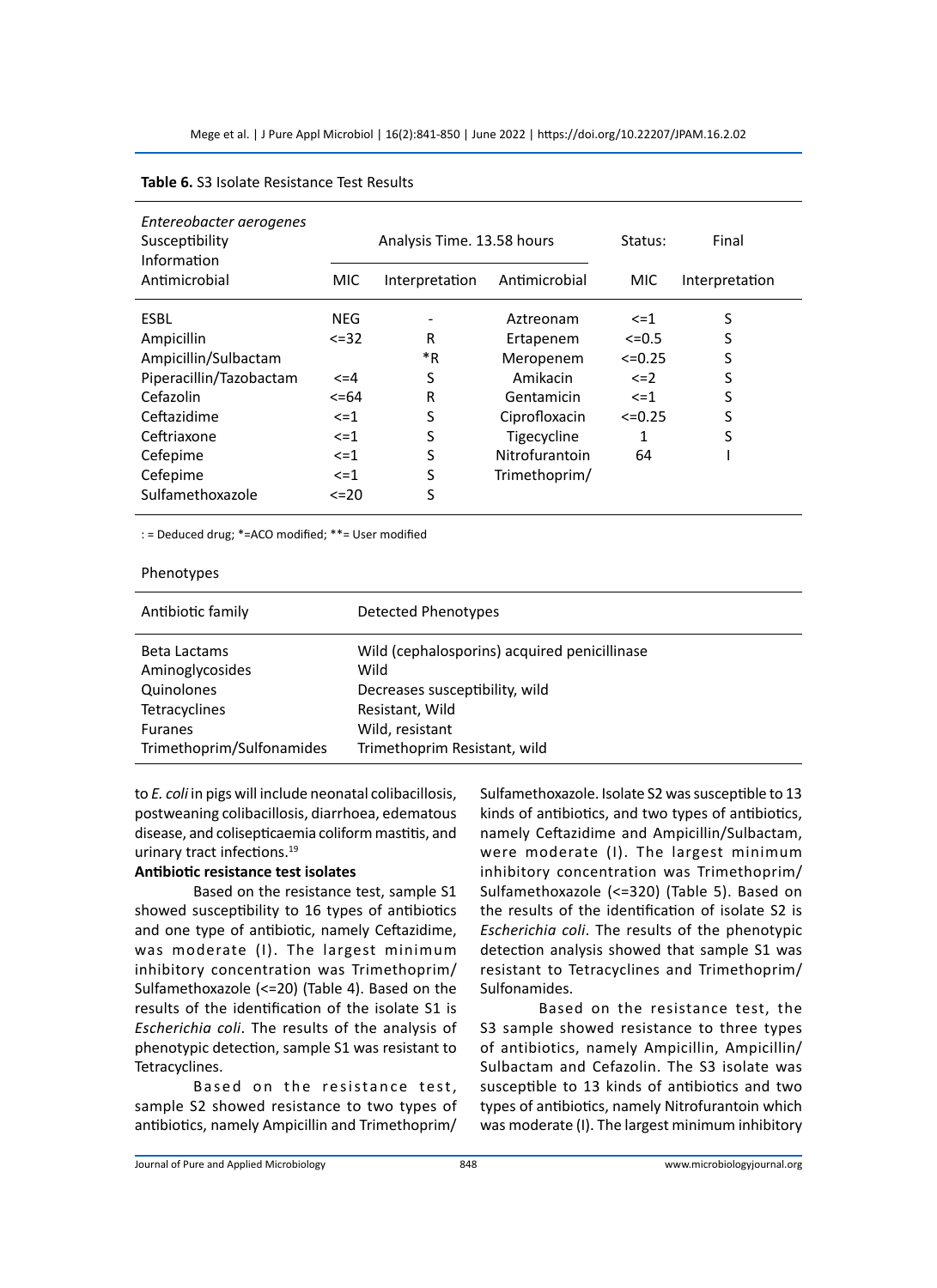concentration is Trimethoprim/Sulfamethoxazole (64) (Table 6). Based on the identification of isolate S3 is Entereobacter aerogenes, the results of the phenotypic detection analysis showed that sample S1 was resistant to Tetracyclines, Furanes and Trimethoprim/Sulfonamides.

Two types of bacterial isolates from pig intestinal fluid showed resistance to the same antibiotic, namely Ampicillin. Ampicillin is a type of penicillin class of antibiotics that is reported to be resistant to *Escherichia coli*. *E. coli* isolated from pigs showed higher resistance than *E. coli* from goats.20,21,22 Furthermore, isolate two and isolate 3 showed resistance to Tetracycline. Tetracycline is used to treat a wide variety of bacterial infections. Tetracyclines are bacteriostatic. Tetracyclines are broad-spectrum antibiotics that can manage infections by Chlamydiacease, Mycoplasma spp., Rickettsia spp., spirochetes, various gram-positive and gram-negative pathogenic bacteria, and several protozoa.<sup>23,24</sup>

Furthermore, bacterial isolates from pig intestines also showed resistance to trimethoprim/sulfonamides. Sulfamethoxazole + trimethoprim is a combination of two types of antibiotics: sulfamethoxazole and trimethoprim. Sulfamethoxazole competes against bacteria by inhibiting the use of para-aminobenzoic acid during the synthesis of dihydrofolate by bacteria.25 This ability gives rise to a bacteriostatic mechanism. Trimetropin reversibly inhibits the enzyme dihydrofolate reductase, an enzyme that activates the metabolic pathway of folic acid by converting dihydrofolate to tetrahydrofolate.<sup>26</sup> Therefore trimethoprim and sulfamethoxazole inhibit two steps in the biosynthesis of purines that are important in nucleic acid formation and DNA synthesis in bacteria.<sup>27</sup> This study indicates that the bacterial isolates obtained from local pigs have been resistant to several standard antibiotics that are still widely used by the community. Further research using pig samples from multiple locations and based on the age of the pigs needs to be done.

#### **CONCLUSION**

Pure culture isolates obtained from local pig intestine fluid in Minahasa, North Sulawesi, showed that two isolates (S1 and S2) were *Escherichia coli* and isolate S3 was *Enterobacter aerogenes*. Isolate S1 showed resistance to Ampicillin, while isolate S2, 3 showed resistance to Tetracycline, while isolate S3 showed Tetracyclines, Furanes and Trimethoprim/Sulfonamides. The study results confirm that further research is needed to isolate and test antibiotic resistance of bacteria from pig intestines at multiple locations and various general stages of local pigs.

#### **ACKNOWLEDGMENTS**

The authors would like to thank the DRPM of the Ministry of Education, Culture, Research and Higher Education, for funding this research through the Basic Research Scheme for Higher Education Excellence in 2021. We also thank the leadership and staff of the microbiology laboratory, Central General Hospital, Prof. Dr. R. D. Kandow Manado, North Sulawesi, Indonesia, for carrying out laboratory analysis.

#### **CONFLICT OF INTEREST**

The authors declare that there is no conflict of interest.

#### **AUTHORS' CONTRIBUTION**

RAM conceived, designed the study. MYS structured the work order. MYS and NM conducted experiments. EHA collected the data. NM wrote the draft manuscript. MYS and RAM revised the manuscript. All authors read and approved the final manuscript for publication.

#### **FUNDING**

This research was funded by Directorate of Research and Community Service, Ministry of Education, Culture, Research and Universities of the Republic of Indonesia through the Basic Research Scheme for Colleges Education in the 2021 fiscal year with contract number 1401/ UN.41/KP/2021.

#### **DATA AVAILABILITY**

All datasets generated or analyzed during this study are included in the manuscript.

#### **ETHICS STATEMENT**

This study was approved by the Institutional Ethics Committee, Department of Biology, Faculty of Mathematics and Natural Science, Manado State University, Indonesia, with reference number 021/REC/05/2021.